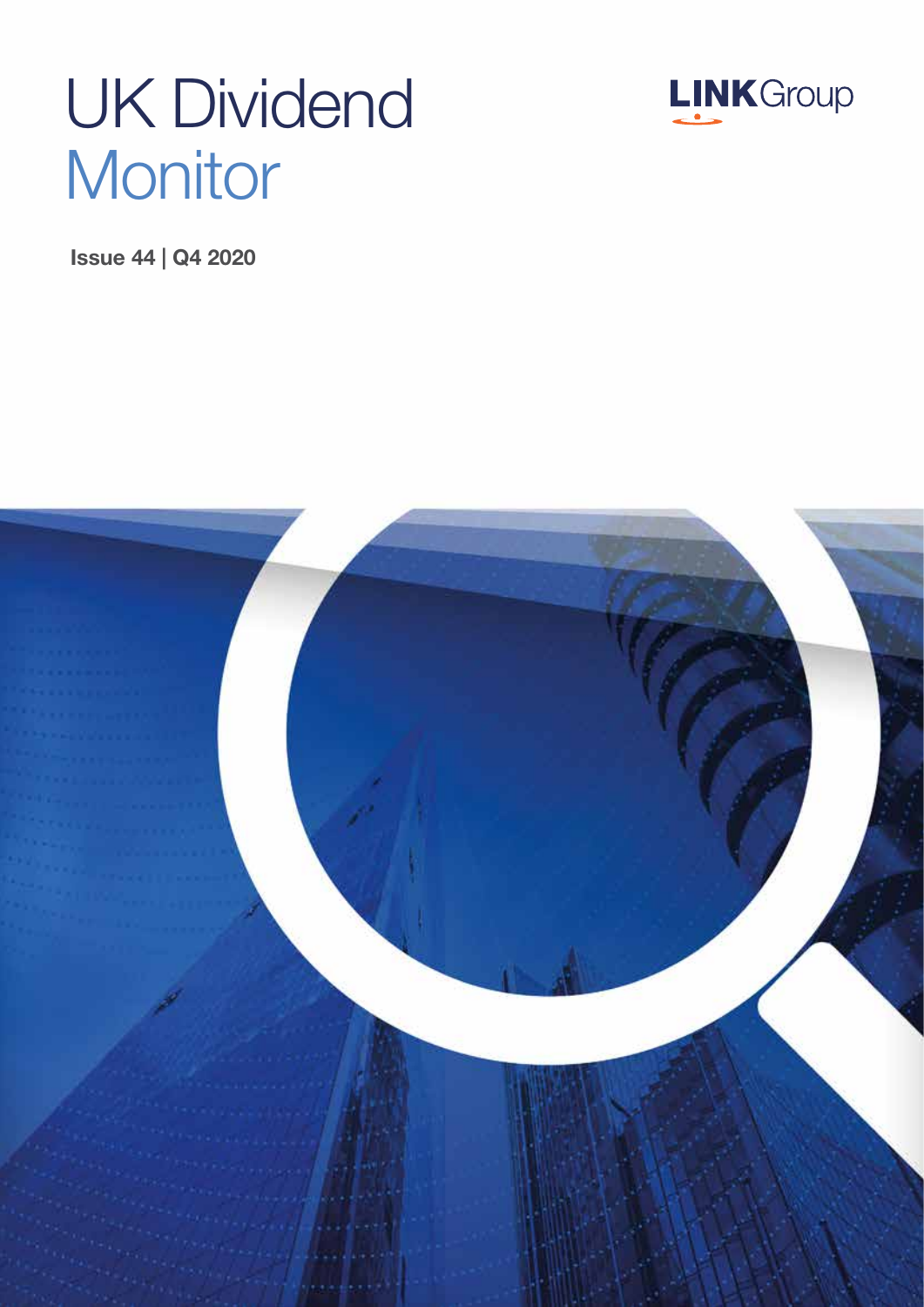The Link Group UK Dividend Monitor is the UK's longest standing, most comprehensive and most reliable tracker of the income paid by UK companies to their shareholders, with a wide following across the financial services industry, among investors and policymakers.

2020 will go down in history for all the wrong reasons. The decline in dividends caused by the pandemic is a side show compared to the social and economic catastrophe, but it is nevertheless historic in its own right. Although we have only been tracking the figures in detail since 2007, we are confident there's been nothing like this since at least World War II. We have been following the cuts and cancellations in real time all year, progressively narrowing our best- to worst-case estimates for UK payouts.

This edition gives you the full 2020 picture and introduces our forecast for 2021.

### **Contents**

- **03 Executive Summary**
- 04 Overview
- 07 Where did the COVID-19 cuts fall hardest in 2020?
- 11 Top companies
- 13 Top 100 v the rest
- 14 Yield
- 15 Outlook

#### Media enquiries:

Teamspirit PR t: 07384 907528 / 07392 106925 e: Link@teamspirit.uk.com

Produced in association with Teamspirit. The content of this article does not constitute advice and should not be relied on as such. Specific advice should be sought about your individual circumstances before any action is taken.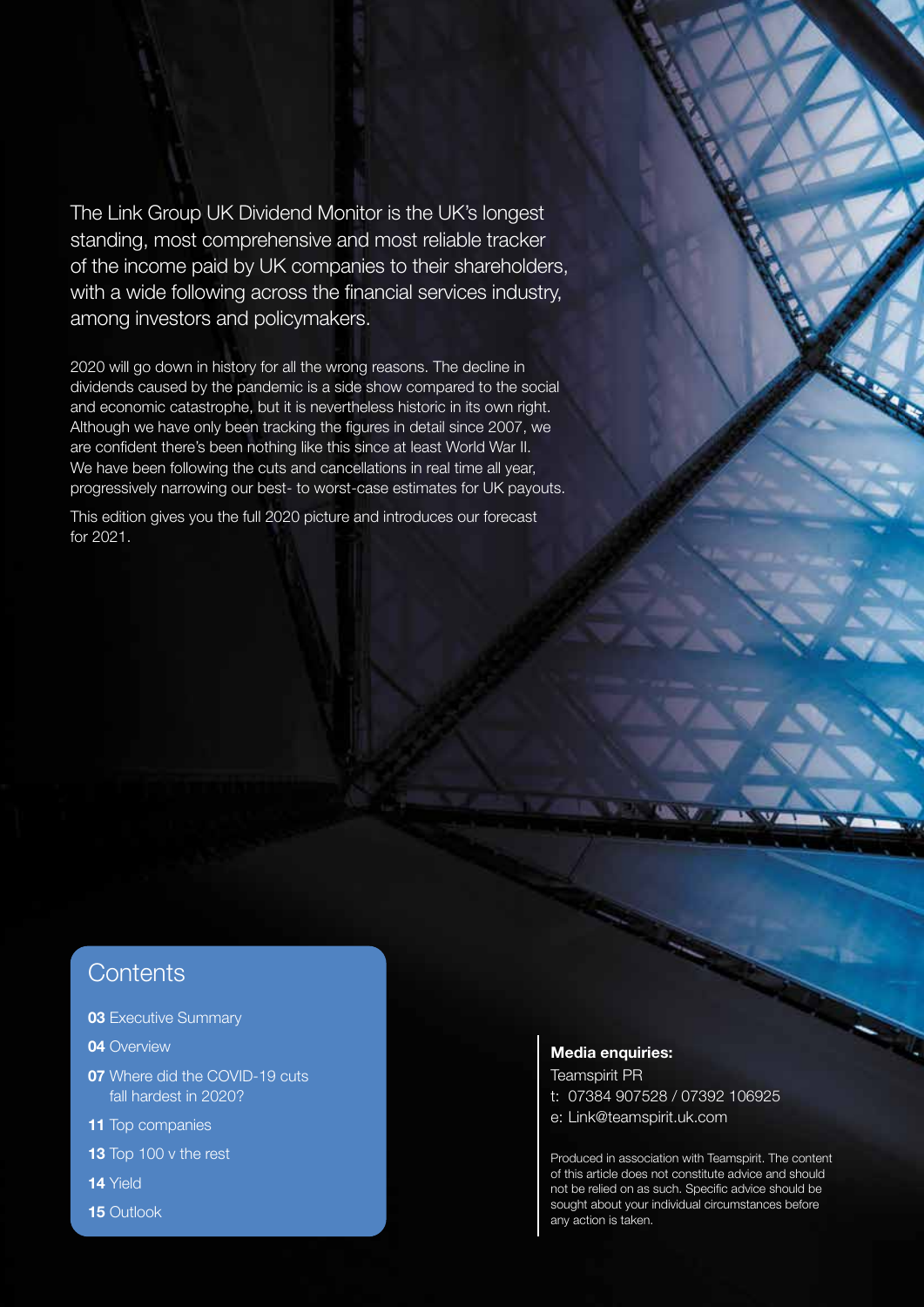## Executive Summary

### **Overview**

- 2020 dividends fell 44.0% to £61.9bn on a headline basis, the lowest annual total since 2011
- Underlying dividends (which exclude special payments) fell 38.1% to £61.1bn
- A better-than-expected Q4 was boosted by suspended payouts being restored, helping 2020 beat our revised best-case forecast by a whisker
- Two thirds of companies cancelled or cut their dividends between Q2 and Q4
- Just one quarter of companies raised dividends in 2020

### Where did the COVID-19 cuts fall hardest in 2020?

- COVID-19 cuts totalled £39.5bn (excluding specials) in 2020
- The financial sector contributed two fifths of the cuts, mainly owing to PRA prohibition on banking dividends
- Oil dividend cuts accounted for another fifth
- Mining dividends contributed one tenth of the cuts, while consumer discretionary sectors saw payouts drop by three quarters
- The classically defensive sectors of healthcare, basic consumer goods, food producers and food retail saw payouts flat or only slightly down between Q2 and Q4
- Special dividends fell by nine tenths over the whole year

### Top 100 v the rest

- Top 100 payouts fell less than mid and small-caps, down 35% for the whole year, while mid-caps saw them drop 56%
- 30% of the top 100 cancelled payouts between Q2 and Q4 and 23% cut them
- 43% of mid-caps scrapped their dividends, 20% cut them and 30% increased them

### Yield

- Higher share prices and a weaker 2021 outlook mean a lower prospective yield
- Based on our best-case scenario for 2021, UK equities will yield 3.1% or 2.8% if our worst case materialises

### **Outlook**

- The worst is over but the broader outlook has darkened in the last three months culminating in the renewed lockdown
- Q1 2021 will see further cuts until the anniversary of the lockdown at the end of March, but the decline will be less than in the last three quarters
- For 2021, the biggest upside will come from the banks as they partially restore payouts, with miners also giving a boost
- But it will take time for the wider market to make up for reduced oil dividends
- For 2021, we expect a best-case increase of 8.1% on an underlying basis, yielding a total £66bn; headline dividends (which include specials) would rise 10.0%
- In a worst-case scenario, payouts could fall again in 2021, dropping 0.6% to £60.7bn on an underlying basis, or £61.5bn including special dividends
- We do not expect UK dividends to regain previous highs until 2025 at the very earliest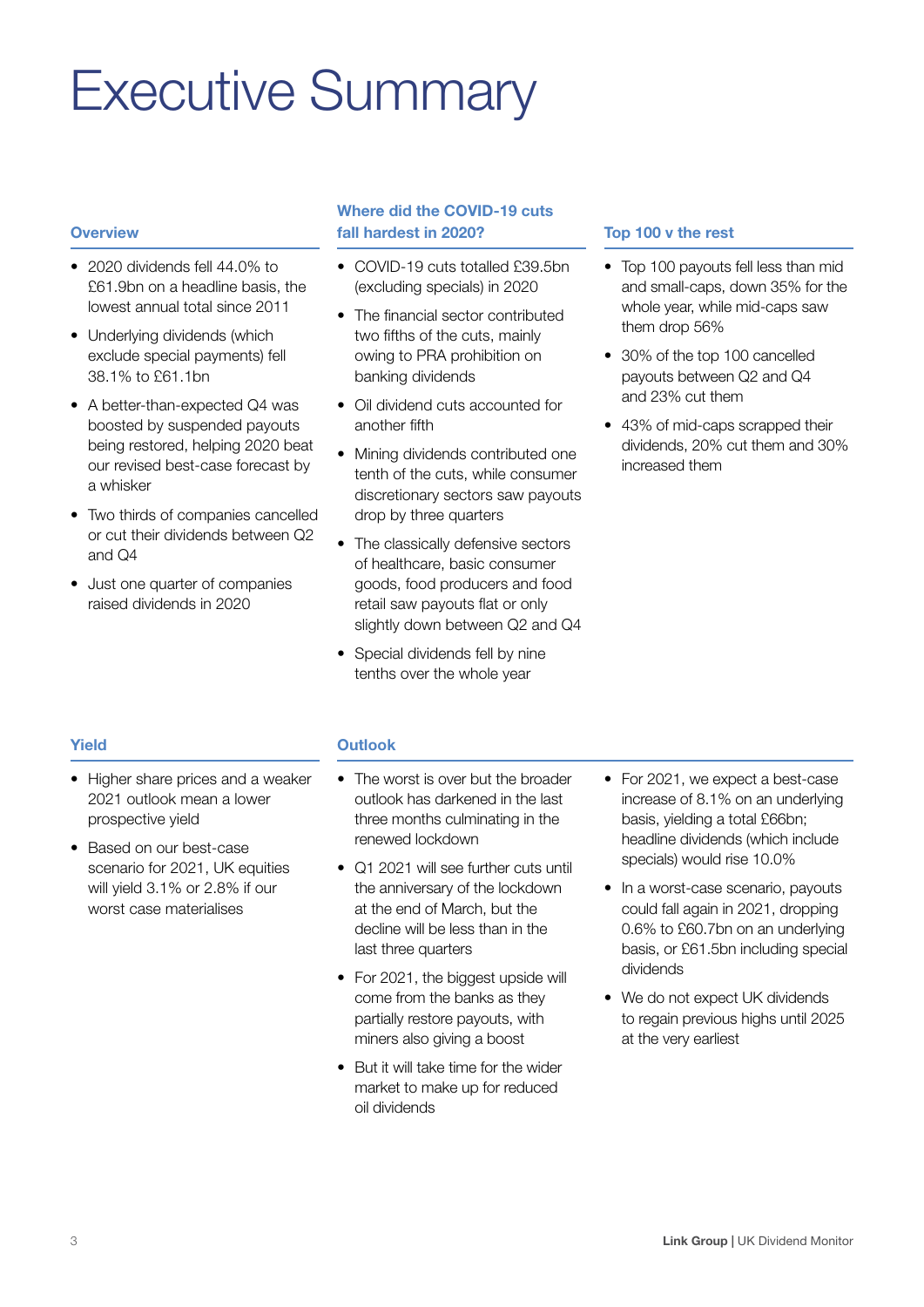## **Overview**

2020 dividends fell 44% to **£61.9bn** on a headline basis, the lowest annual total since 2011

Two thirds of companies cancelled or cut their dividends between Q2 and Q4

April 2020 saw the wave of dividend cuts and cancellations begin to inundate the UK market. With so little known about the likely severity and duration of the pandemic, we stepped back and assessed the vulnerability of hundreds of the UK's dividend payers to the disruption. We considered whether product prices were collapsing (as for the oil companies) whether they were unable to trade (like retailers), whether they were taking significant government support, or whether regulators had either exerted pressure (as with insurers) or prohibited payouts altogether (as with the banks). This exercise produced a best-to worst-case range for 2020 dividends, which we progressively narrowed by tracking the cuts, cancellations and restorations in real time all year. By October we were forecasting a best case for headline dividends of £61.2bn and a worst case of £60.6bn.

In the event, 2020 dividends totalled £61.9bn, falling 44.0% on a headline basis, wiping out eight years of growth and only just beating the 2011 total. Underlying payouts (which exclude special dividends) fell 38.1% to £61.1bn. This was in line with the £60bn mid-point in the range we published in early April at the point of maximum uncertainty; it also means 2020 just beat our revised best-case estimate by a whisker. The fourth quarter helped to nudge the annual total over the best-case line. At £10.3bn, headline Q4 payouts fell just over two fifths year-on-year but the total was 7.2% above our estimate, thanks mainly to the restoration of dividends from a handful of companies that had suspended them earlier in the year. Sainsbury's, Ferguson, Persimmon and Bunzl

were among this number. Meanwhile almost no companies made cuts that we were not expecting. One-off special dividends in Q4 were in line with our best-case prediction.

The low point came in Q2, when almost three quarters of companies cut or cancelled their dividends, but it is more helpful to consider Q2, Q3 and Q4 together. This allows for payouts that were initially suspended but subsequently paid and paints the pandemic picture for the year in full 'HD colour'. An astonishing two thirds of companies cancelled or cut their payouts (47% and 20% respectively), just over a quarter increased them and the remainder held them steady. A year ago, nobody would have believed this could ever be on the cards for 2020.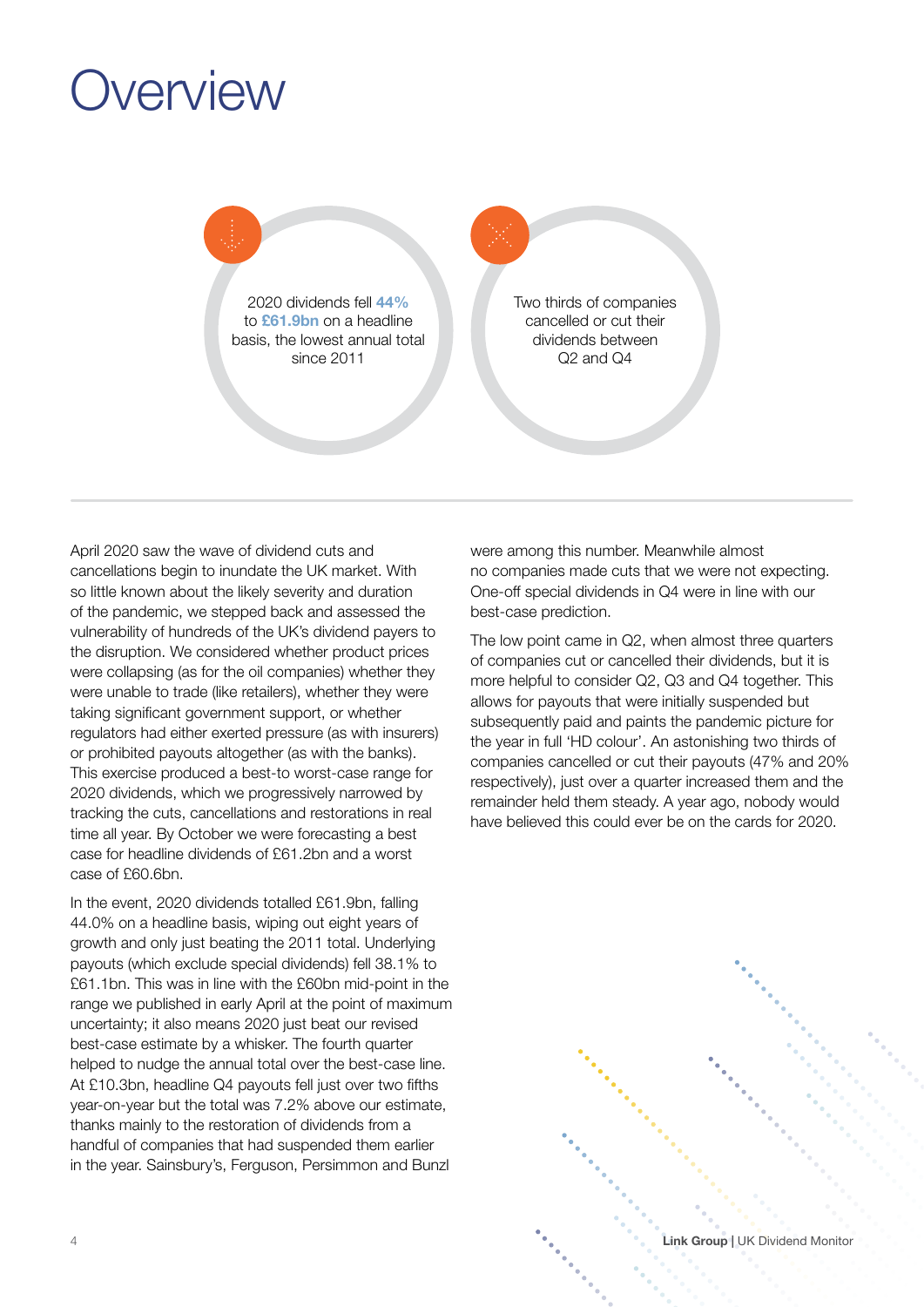A slightly better end to 2020 may be a cause for relief but not for celebration. This was a dreadful result for UK investors, especially those for whom dividends are a major source of income. UK payouts have been more severely impacted than in most comparable countries because of their heavy concentration in the hands of just a few very large companies, mainly in the oil, mining and banking industries – all sectors that have had to cut dividends steeply.

The prospects for 2021 have, unfortunately, deteriorated since our last report. The latest lockdown will cause enormous economic damage in the UK but its overall impact on dividends will also depend on how quickly the new variant spreads around the world, as the UK's largest payers are big multinationals. The more

domestically sensitive companies account for a much smaller share of overall payouts. The vaccine programme naturally offers hope, but this too must be a global rather than purely a UK phenomenon to secure future dividends. The single biggest factor will, however, be the extent to which the banks use their renewed freedom to return cash to shareholders - the PRA's dividend prohibition cost investors at least £13bn in lost income in 2020.

Investors should not expect dividends to reach their 2019 high point, even at the more modest underlying level. until 2025 at the earliest.



### UK dividends (full-year basis)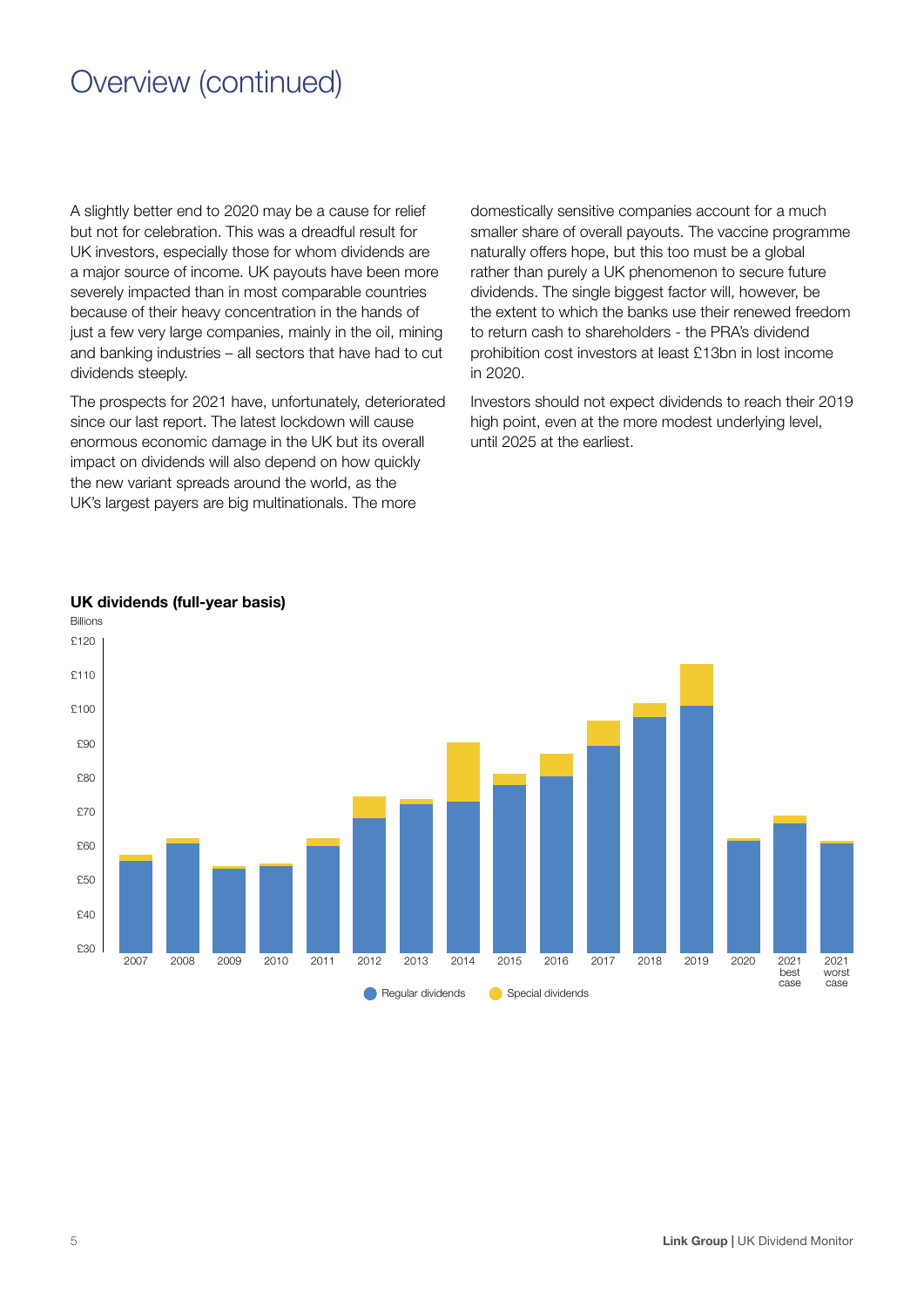| <b>Dividends Paid £bn</b> | Q <sub>1</sub> | Q2       | Q3       | Q <sub>4</sub> | <b>Full Year</b> |
|---------------------------|----------------|----------|----------|----------------|------------------|
| 2011                      | £14.2          | £16.4    | £19.5    | £11.7          | £61.8            |
| yoy                       | 3.6%           | 13.4%    | 15.2%    | 24.4%          | 13.4%            |
| 2012                      | £17.2          | £21.6    | £21.7    | £13.4          | £73.9            |
| yoy                       | 20.9%          | 32.0%    | 11.1%    | 14.1%          | 19.5%            |
| 2013                      | £12.8          | £23.7    | £23.0    | £13.9          | £73.4            |
| yoy                       | $-25.4%$       | 9.6%     | 6.0%     | 3.7%           | $-0.7%$          |
| 2014                      | £27.9          | £23.7    | £23.4    | £13.9          | £88.9            |
| yoy                       | 117.7%         | 0.2%     | 1.7%     | $-0.3%$        | 21.1%            |
| 2015                      | £13.4          | £27.0    | £24.7    | £15.0          | £80.1            |
| yoy                       | $-51.9%$       | 13.8%    | 5.7%     | 8.1%           | $-9.9%$          |
| 2016                      | £14.3          | £29.5    | £26.7    | £15.3          | £85.8            |
| yoy                       | 6.3%           | 9.1%     | 8.1%     | 2.2%           | 7.1%             |
| 2017                      | £15.5          | £33.4    | £31.2    | £15.0          | £95.1            |
| yoy                       | 8.8%           | 13.4%    | 16.8%    | $-2.4%$        | 10.9%            |
| 2018                      | £17.0          | £32.7    | £33.2    | £17.0          | £99.8            |
| yoy                       | 9.4%           | $-2.2%$  | 6.2%     | 13.4%          | 4.9%             |
| 2019                      | £19.7          | £37.6    | £35.3    | £18.0          | £110.6           |
| yoy                       | 15.6%          | 15.1%    | 6.6%     | 5.9%           | 10.8%            |
| 2020                      | £17.5          | £16.1    | £18.0    | £10.3          | £61.9            |
| yoy                       | $-11.0%$       | $-57.2%$ | $-49.1%$ | $-42.7%$       | $-44.0%$         |
| 2021 best case            | £11.7          | £21.0    | £23.1    | £12.2          | £68.1            |
| yoy                       | $-33.1%$       | 30.2%    | 28.6%    | 18.9%          | 10.0%            |
| 2021 worst case           | £10.7          | £18.6    | £21.0    | £11.3          | £61.5            |
| yoy                       | $-38.9%$       | 15.2%    | 16.6%    | 9.3%           | $-0.7%$          |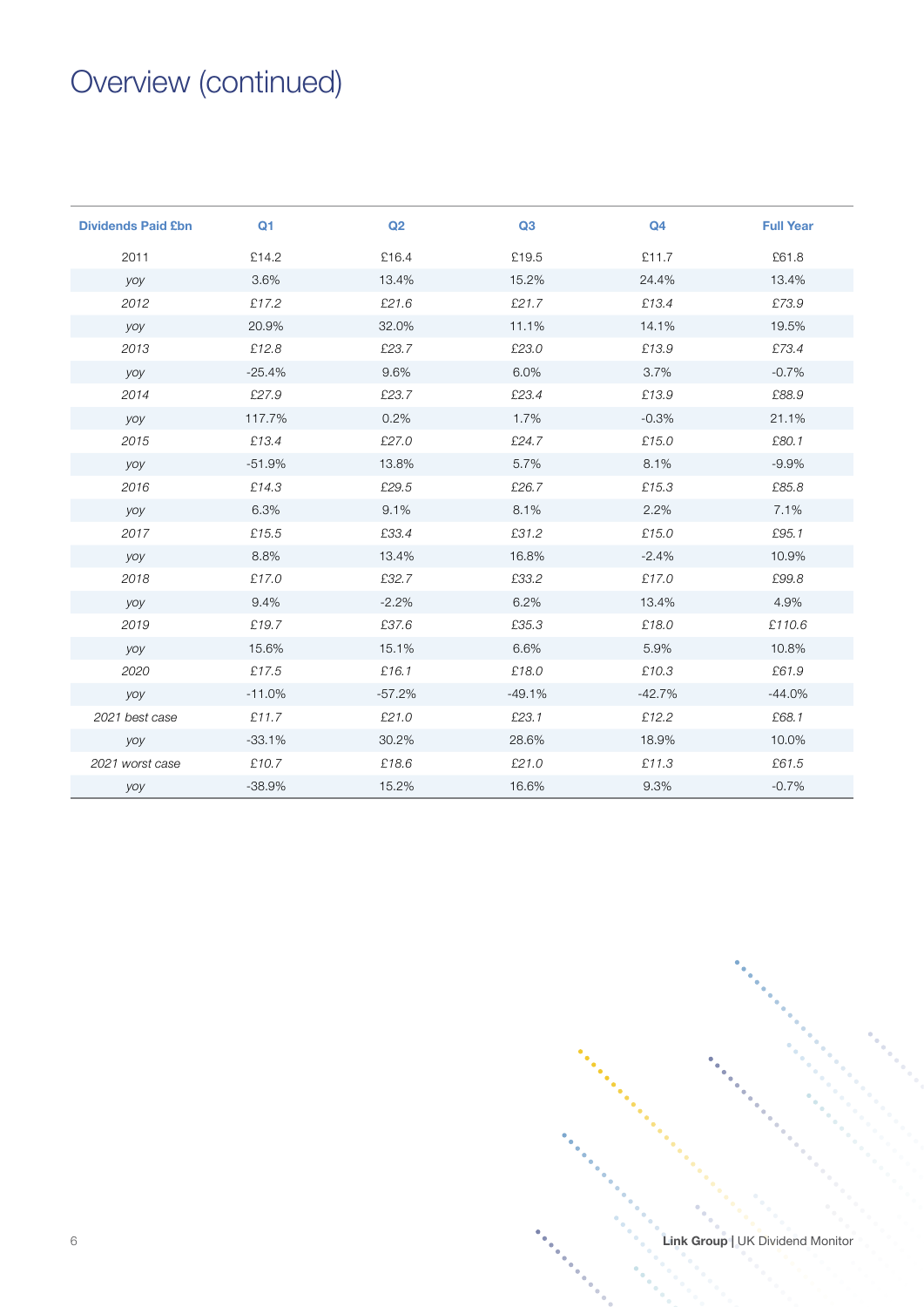### Dividends – by industry

| <b>Industry</b><br>£m | <b>Resources &amp; Consumer</b><br><b>Commodities</b> | <b>Basics</b> | <b>Consumer</b><br><b>Discretionary</b> | <b>Banks &amp;</b> | <b>Healthcare &amp;</b><br><b>Financials Pharmaceuticals</b> | <b>Industrials</b> |         | Oil, Gas Information<br>& Energy Technology | <b>Telecoms</b> | <b>Domestic</b><br><b>Utilities</b> | <b>Total</b> |
|-----------------------|-------------------------------------------------------|---------------|-----------------------------------------|--------------------|--------------------------------------------------------------|--------------------|---------|---------------------------------------------|-----------------|-------------------------------------|--------------|
| 2012                  | £6,800                                                | £9,766        | £5,236                                  | £14,945            | £6,349                                                       | £4,882             | £13,844 | £495                                        | £7,746          | £3,819                              | £73,880      |
| yoy                   | 38%                                                   | 6%            | 9%                                      | 10%                | 1%                                                           | 45%                | 10%     | $-29%$                                      | 1%              | 17%                                 | 11%          |
| 2013                  | £7,145                                                | £10,450       | £5,944                                  | £15,180            | £6,267                                                       | £5,112             | £12,807 | £648                                        | £6,074          | £3,767                              | £73,395      |
| yoy                   | 5%                                                    | 7%            | 14%                                     | 2%                 | $-1%$                                                        | 5%                 | $-7%$   | 31%                                         | $-22%$          | $-1%$                               | $-1%$        |
| 2014                  | £6,821                                                | £10,528       | £7,477                                  | £15,779            | £6,364                                                       | £5,467             | £12,752 | £490                                        | £19,265         | £3,930                              | £88,874      |
| yoy                   | $-5%$                                                 | 1%            | 26%                                     | 4%                 | 2%                                                           | 7%                 | 0%      | $-24%$                                      | 217%            | 4%                                  | 21%          |
| 2015                  | £7,262                                                | £10,473       | £8,384                                  | £18,945            | £6,612                                                       | £5,799             | £13,838 | £585                                        | £4,459          | £3,762                              | £80,119      |
| yoy                   | 6%                                                    | $-1%$         | 12%                                     | 20%                | 4%                                                           | 6%                 | 9%      | 19%                                         | $-77%$          | $-4%$                               | $-10%$       |
| 2016                  | £3,419                                                | £10,704       | £10,702                                 | £20,343            | £8,359                                                       | £5,995             | £17,023 | £674                                        | £4,769          | £3,784                              | £85,773      |
| yoy                   | $-53%$                                                | 2%            | 28%                                     | 7%                 | 26%                                                          | 3%                 | 23%     | 15%                                         | 7%              | 1%                                  | 7%           |
| 2017                  | £7,070                                                | £10,806       | £10,641                                 | £21,465            | £7,419                                                       | £6,134             | £18,510 | £705                                        | £5,350          | £6,986                              | £95,087      |
| yoy                   | 107%                                                  | 1%            | $-1%$                                   | 6%                 | $-11%$                                                       | 2%                 | 9%      | 5%                                          | 12%             | 85%                                 | 11%          |
| 2018                  | £11,563                                               | £12,310       | £9,982                                  | £23,138            | £7,333                                                       | £7,010             | £18,272 | £919                                        | £5,301          | £3,948                              | £99,777      |
| yoy                   | 64%                                                   | 14%           | $-6%$                                   | 8%                 | $-1%$                                                        | 14%                | $-1%$   | 30%                                         | $-1%$           | $-43%$                              | 5%           |
| 2019                  | £16,416                                               | £13,279       | £10,554                                 | £26,651            | £7,435                                                       | £6,980             | £18,772 | £2,527                                      | £3,890          | £4,061                              | £110,565     |
| yoy                   | 42%                                                   | 8%            | 6%                                      | 15%                | 1%                                                           | 0%                 | 3%      | 175%                                        | $-27%$          | 3%                                  | 11%          |
| 2020                  | £8,524                                                | £12,901       | £3,394                                  | £8,312             | £7,357                                                       | £3,772             | £10,813 | £632                                        | £2,797          | £3,397                              | £61,898      |
| yoy                   | $-48%$                                                | $-3%$         | $-68%$                                  | $-69%$             | $-1%$                                                        | $-46%$             | $-42%$  | $-75%$                                      | $-28%$          | $-16%$                              | $-44%$       |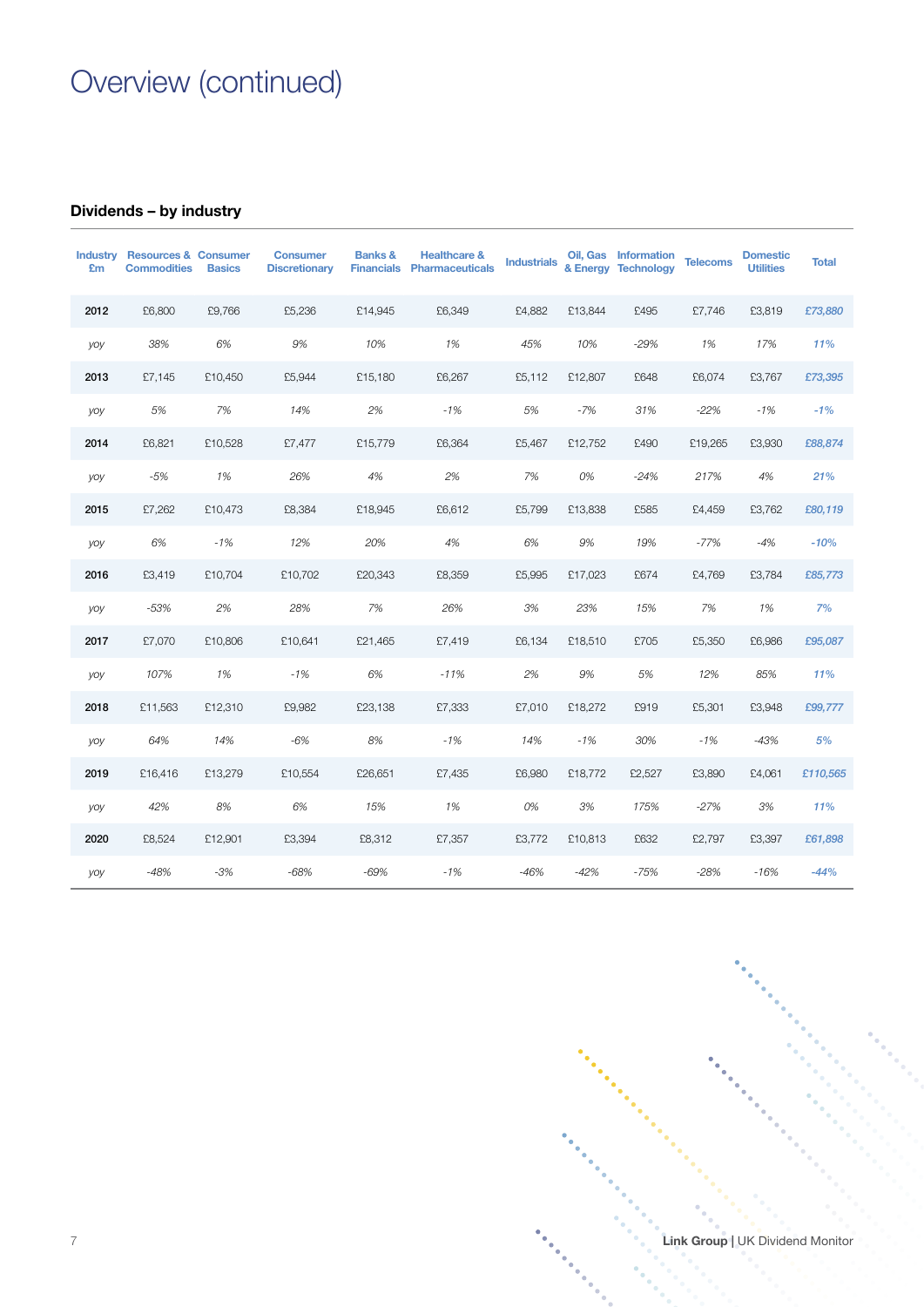#### Dividends – by sector

| <b>Sector £m</b>                             | 2019       | 2020      | <b>Headline change</b><br>year-on-year | <b>Underlying change</b><br>year-on-year <sup>*</sup> |
|----------------------------------------------|------------|-----------|----------------------------------------|-------------------------------------------------------|
| Mining                                       | £15,774.3  | £8,244.2  | $-48%$                                 | $-26%$                                                |
| <b>Industrial Chemicals</b>                  | £642.1     | £279.7    | $-56%$                                 | $-34%$                                                |
| <b>Basic Consumer Goods</b>                  | £2,919.8   | £2,990.3  | 2%                                     | 2%                                                    |
| <b>Food Retail</b>                           | £1,285.2   | £1,349.0  | 5%                                     | 22%                                                   |
| Food, Drink & Tobacco Producers              | £9,073.8   | £8,561.7  | $-6%$                                  | $-6%$                                                 |
| Airlines, Travel & Leisure                   | £2,894.0   | £436.8    | $-85%$                                 | $-80%$                                                |
| <b>General Retail</b>                        | £1,386.1   | £319.0    | $-77%$                                 | $-76%$                                                |
| Housebuilding, Consumer Goods & Services     | £3,666.2   | £1,395.8  | $-62%$                                 | $-54%$                                                |
| Media                                        | £2,554.5   | £1,242.0  | $-51%$                                 | $-51%$                                                |
| Motor Manufacturing & Parts                  | £53.3      | £0.0      | $-100%$                                | $-100%$                                               |
| <b>Banks</b>                                 | £15,624.5  | £60.5     | $-100%$                                | $-100%$                                               |
| <b>General Financials</b>                    | £3,407.9   | £3,587.0  | 5%                                     | 2%                                                    |
| General & Life Insurance                     | £5,348.8   | £3,256.2  | $-39%$                                 | $-39%$                                                |
| Property                                     | £2,270.2   | £1,408.0  | $-38%$                                 | $-37%$                                                |
| <b>Healthcare &amp; Pharmaceuticals</b>      | £7,435.5   | £7,357.2  | $-1%$                                  | $-1%$                                                 |
| <b>Building Materials &amp; Construction</b> | £831.3     | £477.7    | $-43%$                                 | $-41%$                                                |
| Industrial Goods & Support                   | £6,148.3   | £3,294.1  | $-46%$                                 | $-40%$                                                |
| Oil, Gas & Energy                            | £18,772.5  | £10,812.6 | $-42%$                                 | $-42%$                                                |
| <b>Information Technology</b>                | £2,526.6   | £631.6    | $-75%$                                 | $-47%$                                                |
| <b>Telecoms</b>                              | £3,889.6   | £2,797.2  | $-28%$                                 | $-28%$                                                |
| <b>Domestic Utilities</b>                    | £4,060.6   | £3,397.5  | $-16%$                                 | $-16%$                                                |
| <b>Total</b>                                 | £110,564.9 | £61,898.2 | $-44%$                                 | $-38%$ <sup>1</sup>                                   |

\*Underlying growth excludes special dividends.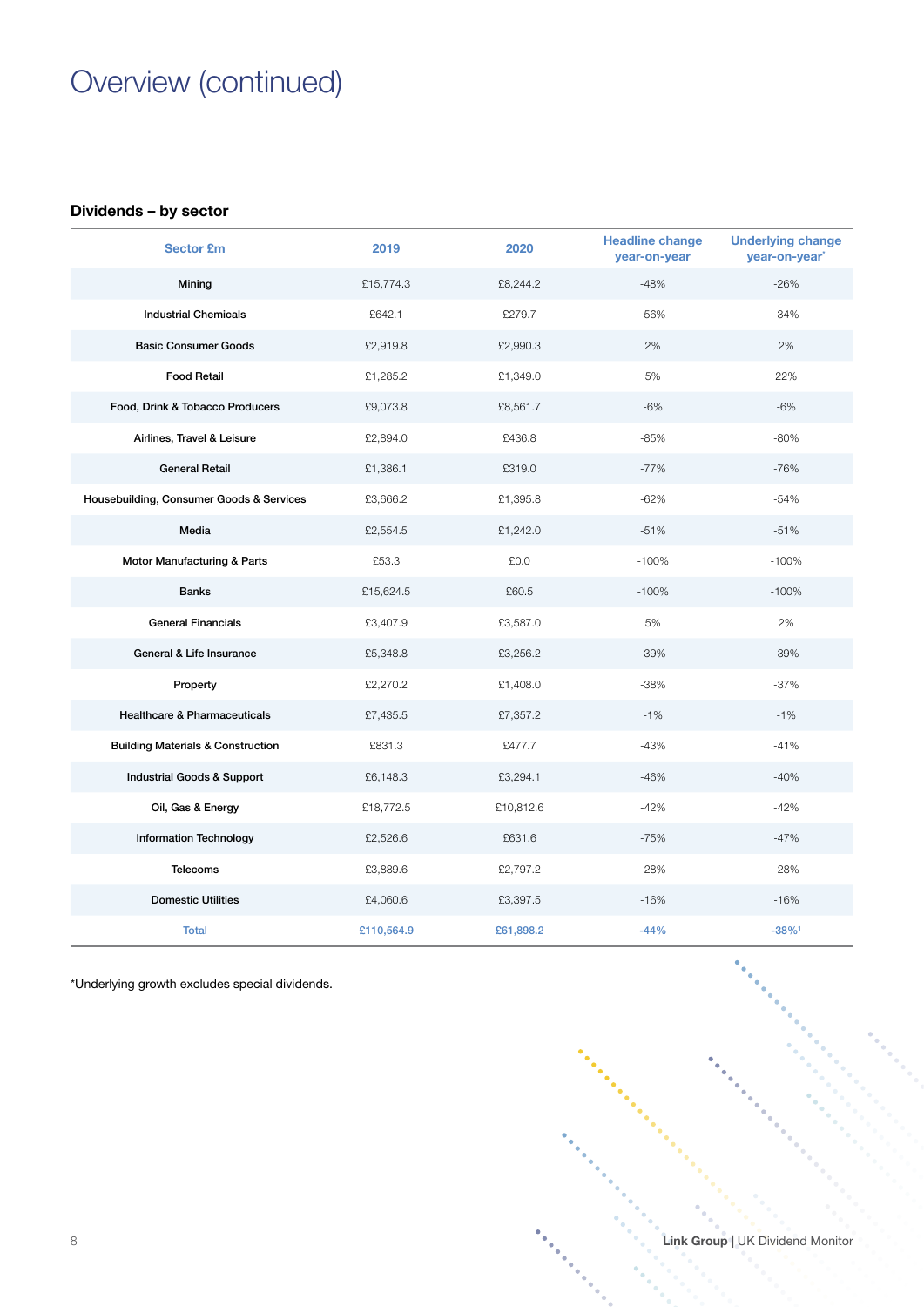## Where did the COVID-19 cuts fall hardest in 2020?

Setting one-off specials aside for a moment, Q1 2020 dividends fell slightly on the back of the UK's prepandemic earnings recession – corporate profits were already in decline – but it was otherwise a normal quarter. The COVID-19 cuts started at the beginning of Q2 and reached £39.5bn by the end of the year.

By far the biggest impact came from the financial sector, accounting for two fifths of the COVID-19 effect between April and December. The sector cut or cancelled £16.6bn of dividends - four fifths owing to the outright cancellation of banking dividends. Across the rest of the financial sector, payouts fell by a third, slightly better than the wider market.

The next biggest impact was from the oil sector, costing shareholders £8bn in lost income. Having struggled to sustain their very large payouts in recent years, the UK's oil majors took this opportunity to reset their dividends to more sustainable levels, collectively three fifths lower than before. Historically this sector has paid the highest dividends, so their permanent reduction largely explains why it will take many years for UK plc dividends to regain previous highs. Shell has already made a small symbolic increase, signalling to investors that growth from this new base is now possible.

Almost a tenth of the cuts were made by mining companies, whose dividends fell by two fifths. Glencore's £2.2bn cancellation made the biggest impact. Miners often pay special dividends but these were sharply curtailed too.

Apart from the banks, companies dependent on discretionary consumer spending made the biggest percentage cuts. Altogether, the various consumer discretionary sector payouts fell by £5.5bn, a three quarters decline. Within this group, general retailers and the airline, leisure and travel sector saw falls of more than 95%.

The classically defensive sectors of healthcare, basic consumer goods, food producers and food retail were true to type in 2020. Their dividends were flat or only slightly down between Q2 and Q4.

### Special dividends

Special dividends are typically very volatile. At £12bn, they were exceptionally large in 2019 so even in a normal year they were likely to fall in 2020. In the event they fell by over nine tenths to £843m as companies sought to preserve cash. Almost half the total came from mining companies but the £406m compared to £5.2bn in 2019. Most of the rest came from financials.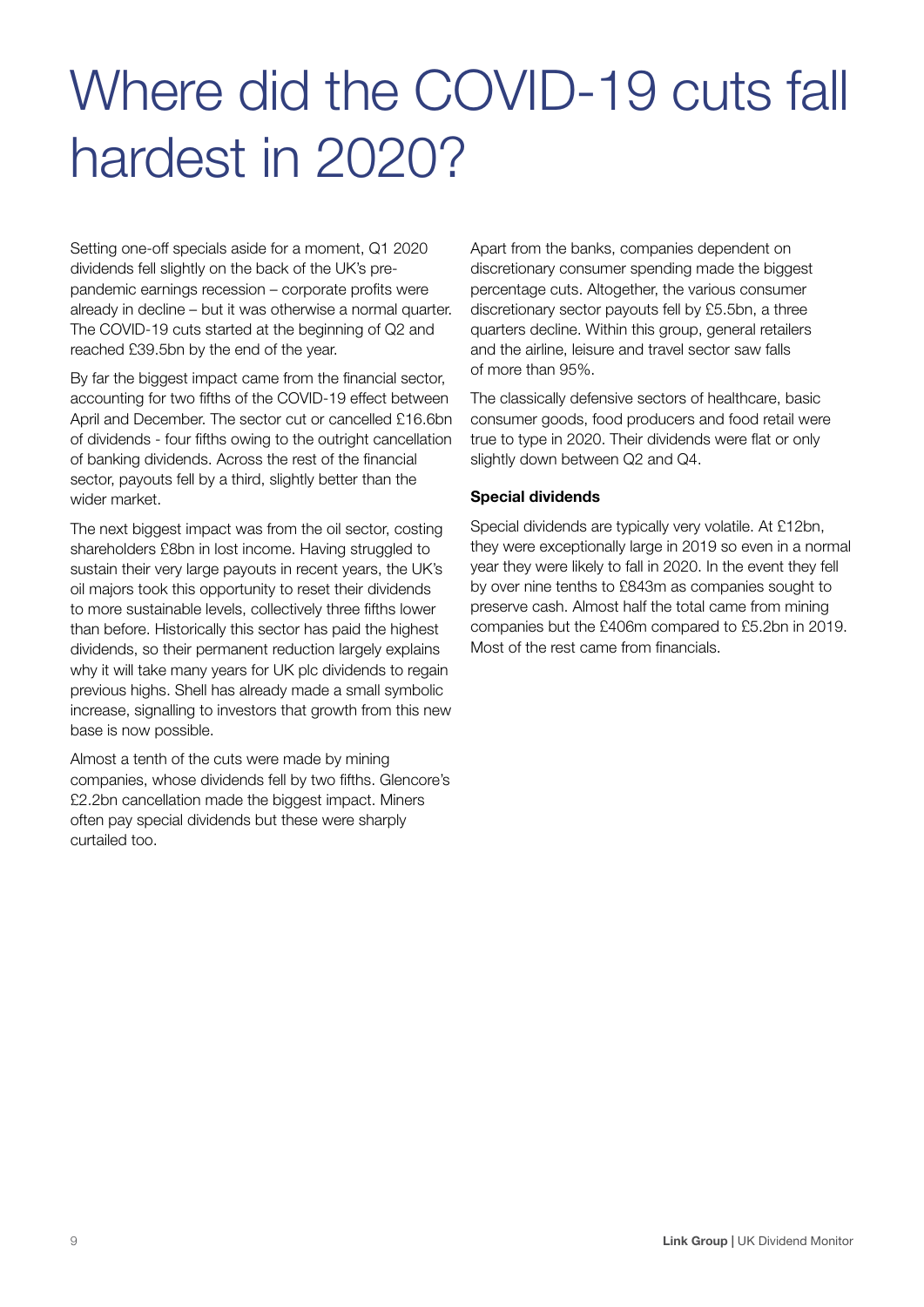### Where did the COVID-19 cuts fall hardest in 2020? (continued)

Q2 - Q4 by Sector

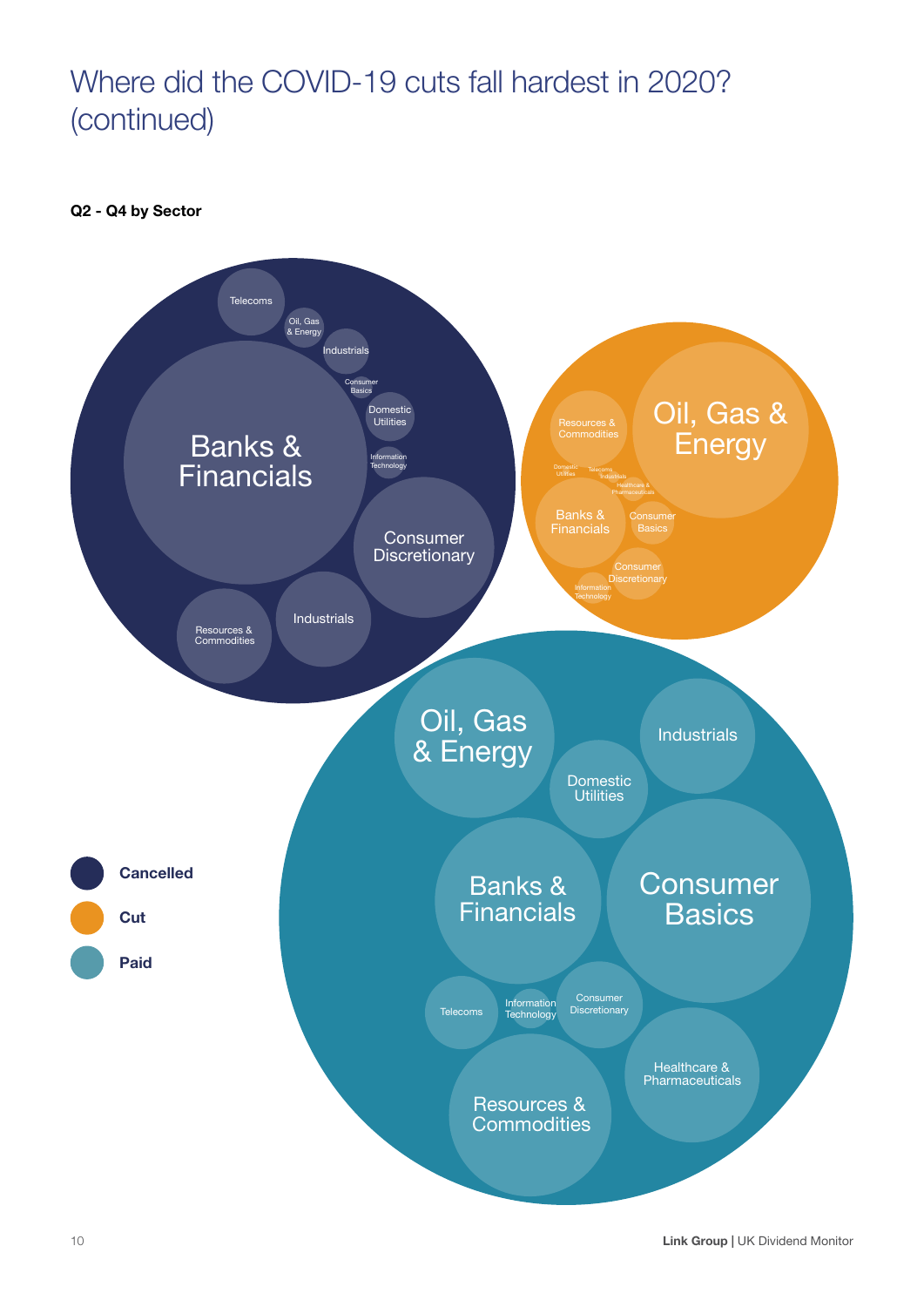## Top companies

#### Annual Dividends – Top Companies

| <b>Rank</b>                         | 2010                               | 2011                               | 2012                                          | 2013                               | 2014                               | 2015                               |
|-------------------------------------|------------------------------------|------------------------------------|-----------------------------------------------|------------------------------------|------------------------------------|------------------------------------|
| $\mathbf{1}$                        | Royal Dutch Shell Plc              | Royal Dutch Shell Plc              | Royal Dutch Shell Plc                         | Royal Dutch Shell Plc              | Vodafone Group plc                 | Royal Dutch Shell Plc              |
| $\overline{2}$                      | Vodafone Group plc                 | Vodafone Group plc                 | Vodafone Group plc                            | <b>HSBC Holdings plc</b>           | Royal Dutch Shell Plc              | <b>HSBC Holdings plc</b>           |
| 3                                   | <b>HSBC Holdings plc</b>           | <b>HSBC Holdings plc</b>           | <b>HSBC Holdings plc</b>                      | Vodafone Group plc                 | <b>HSBC Holdings plc</b>           | BP plc                             |
| $\overline{4}$                      | Glaxosmithkline plc                | Glaxosmithkline plc                | BP plc                                        | BP plc                             | BP plc                             | Glaxosmithkline plc                |
| 5                                   | Astrazeneca plc                    | BP plc                             | Glaxosmithkline plc                           | Glaxosmithkline plc                | Glaxosmithkline plc                | Vodafone Group plc                 |
| Subtotal<br>£bn                     | £20.2                              | £22.1                              | £27.2                                         | £26.1                              | £39.2                              | £25.9                              |
| % of total<br>dividends             | 37%                                | 36%                                | 37%                                           | 36%                                | 44%                                | 32%                                |
| 6                                   | <b>British American</b><br>Tobacco | <b>British American</b><br>Tobacco | <b>British American</b><br>Tobacco            | <b>British American</b><br>Tobacco | <b>British American</b><br>Tobacco | <b>British American</b><br>Tobacco |
| $\overline{7}$                      | BP plc                             | Astrazeneca plc                    | Astrazeneca plc                               | Astrazeneca plc                    | Astrazeneca plc                    | Astrazeneca plc                    |
| 8                                   | <b>BHP Billiton plc</b>            | International Power plc            | <b>CAIRN ENERGY</b>                           | Rio Tinto plc                      | Rio Tinto plc                      | Rio Tinto plc                      |
| 9                                   | Tesco plc                          | <b>BHP Billiton plc</b>            | <b>BHP Billiton plc</b>                       | <b>BHP Billiton plc</b>            | National Grid Plc                  | <b>BHP Billiton plc</b>            |
| 10                                  | National Grid Plc                  | National Grid Plc                  | Rio Tinto plc                                 | National Grid Plc                  | <b>BHP Billiton plc</b>            | Imperial Tobacco Group<br>plc      |
| 11                                  | Standard Chartered plc             | Tesco plc                          | National Grid Plc                             | Glencore Xstrata plc               | Glencore plc                       | National Grid Plc                  |
| 12                                  | Diageo plc                         | Rio Tinto plc                      | Tesco plc                                     | Standard Chartered plc             | Diageo plc                         | Glencore plc                       |
| 13                                  | Unilever plc                       |                                    | Standard Chartered plc Standard Chartered plc | Tesco plc                          | Standard Chartered plc             | Diageo plc                         |
| 14                                  | Rio Tinto plc                      | Diageo plc                         | Old Mutual plc                                | Diageo plc                         | Unilever plc                       | Sabmiller plc                      |
| 15                                  | Imperial Tobacco Group<br>plc      | Unilever plc                       | Diageo plc                                    | Unilever plc                       | Imperial Tobacco Group<br>plc      | Standard Chartered plc             |
| Subtotal<br>£bn                     | £11.5                              | £14.2                              | £15.8                                         | £15.8                              | £16.0                              | £17.6                              |
| Top 15<br><b>Grand Total</b><br>£bn | £31.7                              | £36.3                              | £43.0                                         | £41.9                              | £55.2                              | £43.5                              |
| % of total<br>dividends             | 58%                                | 59%                                | 58%                                           | 57%                                | 62%                                | 54%                                |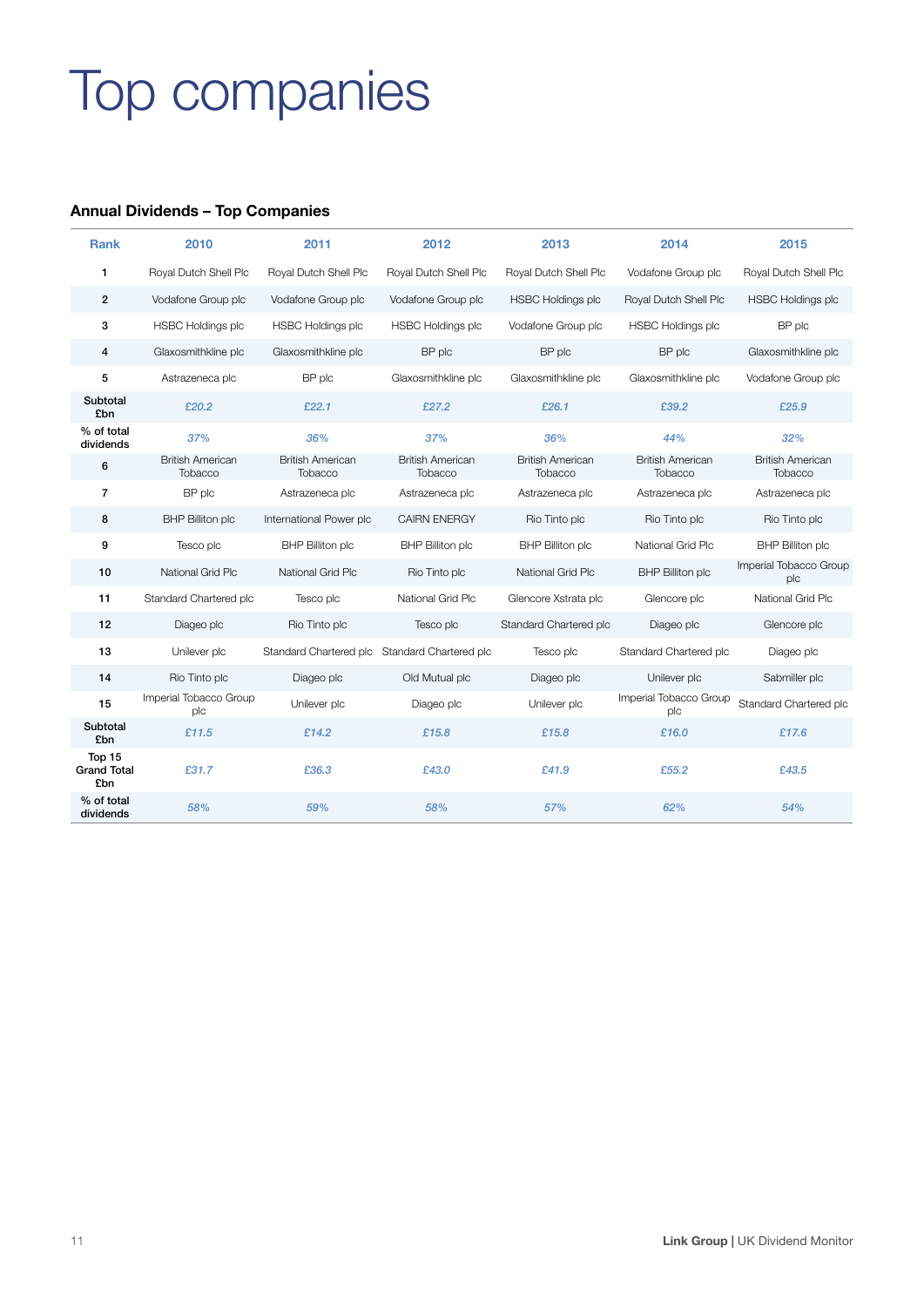### Top companies (continued)

### Annual Dividends – Top Companies

| <b>Rank</b>                  | 2016                     | 2017                     | 2018                         | 2019                                | 2020                         |
|------------------------------|--------------------------|--------------------------|------------------------------|-------------------------------------|------------------------------|
| 1                            | Royal Dutch Shell Plc    | Royal Dutch Shell Plc    | Royal Dutch Shell Plc        | Royal Dutch Shell Plc               | Royal Dutch Shell Plc        |
| $\overline{2}$               | <b>HSBC Holdings plc</b> | <b>HSBC Holdings plc</b> | <b>HSBC Holdings plc</b>     | <b>HSBC Holdings plc</b>            | BP plc                       |
| 3                            | BP plc                   | BP plc                   | BP plc                       | BP plc                              | British American Tobacco Plc |
| 4                            | Glaxosmithkline plc      | National Grid Plc        | British American Tobacco Plc | Rio Tinto plc                       | Glaxosmithkline plc          |
| 5                            | Vodafone Group plc       | Glaxosmithkline plc      | Glaxosmithkline plc          | British American Tobacco Plc        | Rio Tinto plc                |
| Subtotal<br>£bn              | £32.1                    | £34.4                    | £33.8                        | £37.2                               | £23.2                        |
| % of total<br>dividends      | 37%                      | 36%                      | 34%                          | 34%                                 | 38%                          |
| 6                            | British American Tobacco | British American Tobacco | Vodafone Group plc           | Glaxosmithkline plc                 | Astrazeneca plc              |
| $\overline{7}$               | Astrazeneca plc          | Vodafone Group plc       | Rio Tinto plc                | <b>BHP Group Plc</b>                | Vodafone Group plc           |
| 8                            | Lloyds Banking Group plc | Astrazeneca plc          | Astrazeneca plc              | Royal Bank of Scotland<br>Group plc | <b>BHP Group Plc</b>         |
| 9                            | National Grid Plc        | Rio Tinto plc            | Lloyds Banking Group plc     | Astrazeneca plc                     | National Grid Plc            |
| 10                           | Diageo plc               | Lloyds Banking Group plc | Glencore plc                 | Lloyds Banking Group plc            | Unilever plc                 |
| 11                           | Rio Tinto plc            | Imperial Brands Plc      | BHP plc                      | Glencore plc                        | Diageo plc                   |
| 12                           | Imperial Brands Plc      | Diageo plc               | Imperial Brands Plc          | Vodafone Group plc                  | Imperial Brands Plc          |
| 13                           | Unilever plc             | Unilever plc             | Unilever plc                 | Imperial Brands Plc                 | Reckitt Benckiser Group Plc  |
| 14                           | <b>BT</b> Group          | <b>BT</b> Group          | Diageo plc                   | Diageo plc                          | Legal & General Group plc    |
| 15                           | Prudential plc           | Compass Group Plc        | National Grid Plc            | Micro Focus International Plc       | Tesco plc                    |
| Subtotal<br>£bn              | £17.4                    | £22.3                    | £21.9                        | £25.7                               | £16.7                        |
| Top 15<br>Grand<br>Total £bn | £49.5                    | £56.7                    | £55.7                        | £62.9                               | £39.9                        |
| % of total<br>dividends      | 58%                      | 60%                      | 58%                          | 64%                                 | 65%                          |

#### Concentration of UK Dividends - 2020

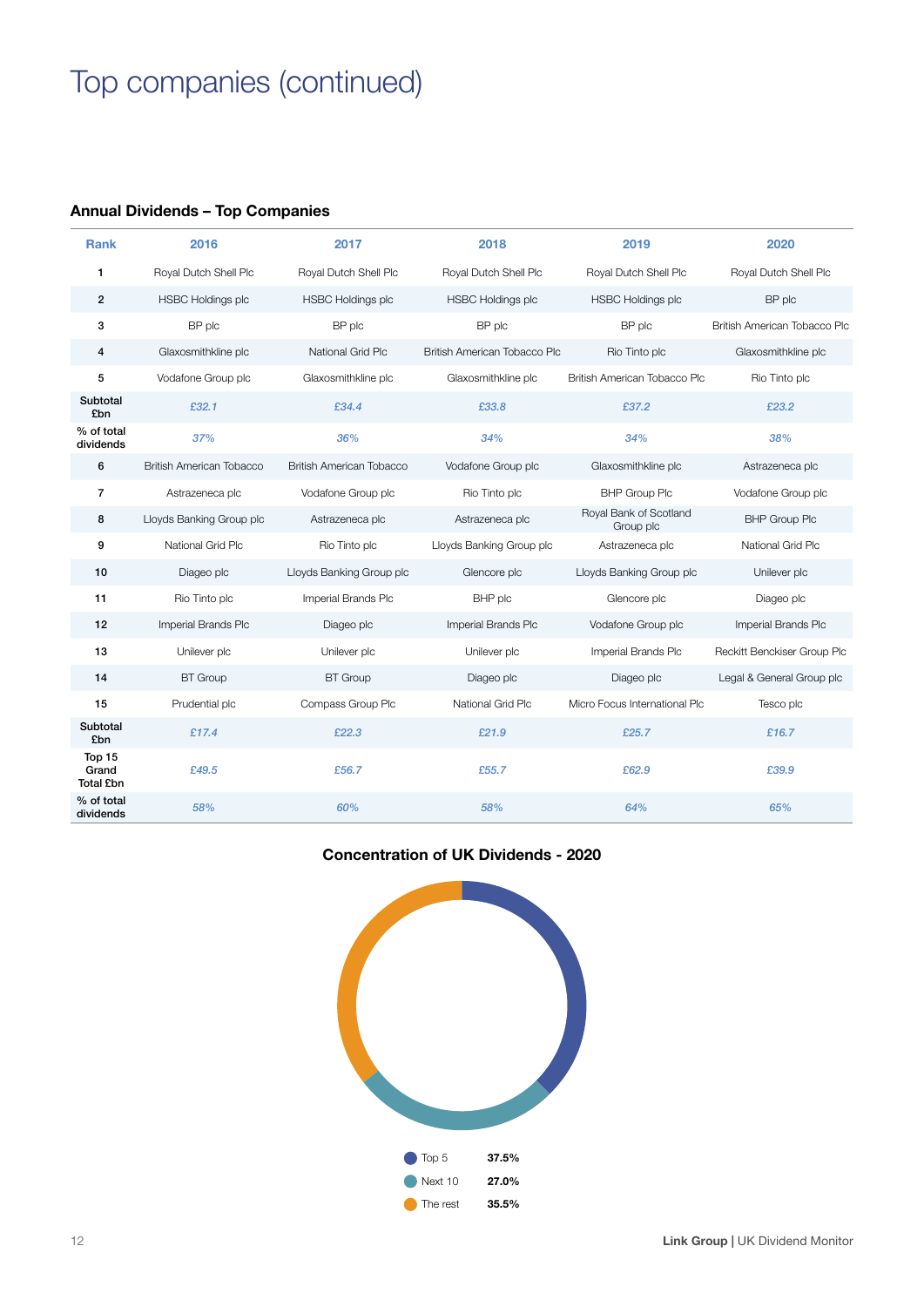## Top 100 v the rest

Despite the steep cuts by the banks, oil and mining sectors, dividends from the top 100 have been less severely impacted by the pandemic than the mid-250, mainly because these big firms have more resilient balance sheets, greater geographical diversification (with significantly less exposure to the massive disruption in this country), and superior access to capital if they need it. In all, 30% of the top 100 cancelled payouts between Q2 and Q4 and 23% cut them, but the rest held or increased them (6% and 41% respectively). By contrast, 43% of mid-caps scrapped their dividends, 20% cut them and only 30% increased them. Between Q2 and Q4 by value, top 100 dividends fell 43% but they crashed 64% for the mid-caps. The decline was a little smaller once Q1 was added back. For the full year, the top 100 saw underlying dividends fall 35% while the mid-caps saw them drop 56%.

Concentration of UK Dividends



Top 100 v Mid 250 - underlying dividends, indexed

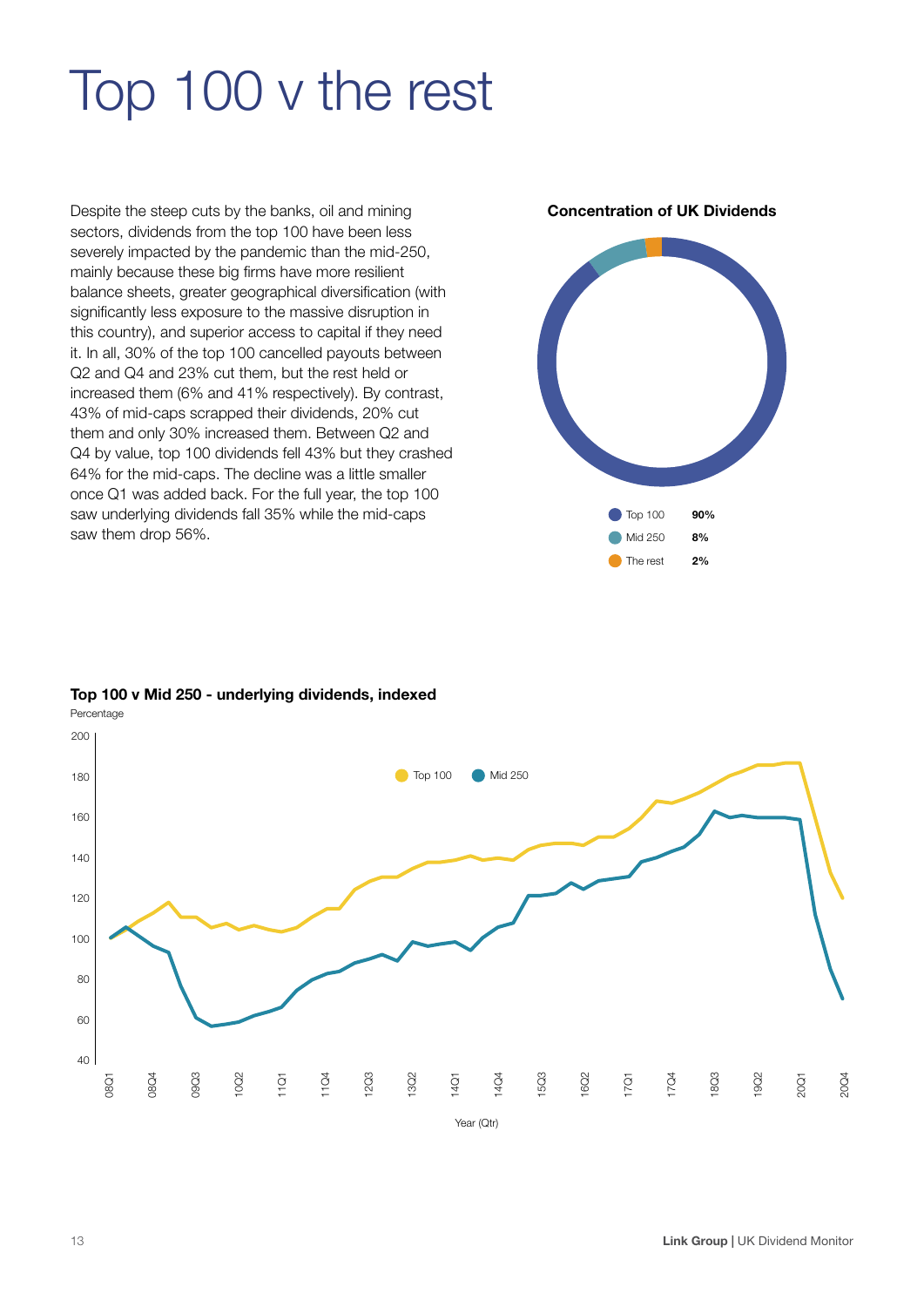## Yield

After a poor year, the fourth quarter saw a recovery in the UK stock market. Both higher share prices and a lower forecast for dividends mean a compression of the prospective yield on equities. Based on our best-case scenario for 2021, UK equities will yield 3.1% or 2.8% if our worst case materialises. The top 100 will yield 3.3% or 3% respectively, while the mid-caps should produce 1.6% in our best case and 1.4% in our worst. This is below the historic average for UK plc, but yields on almost all assets have come down, so it is hard to argue that this suggests UK shares are overvalued.





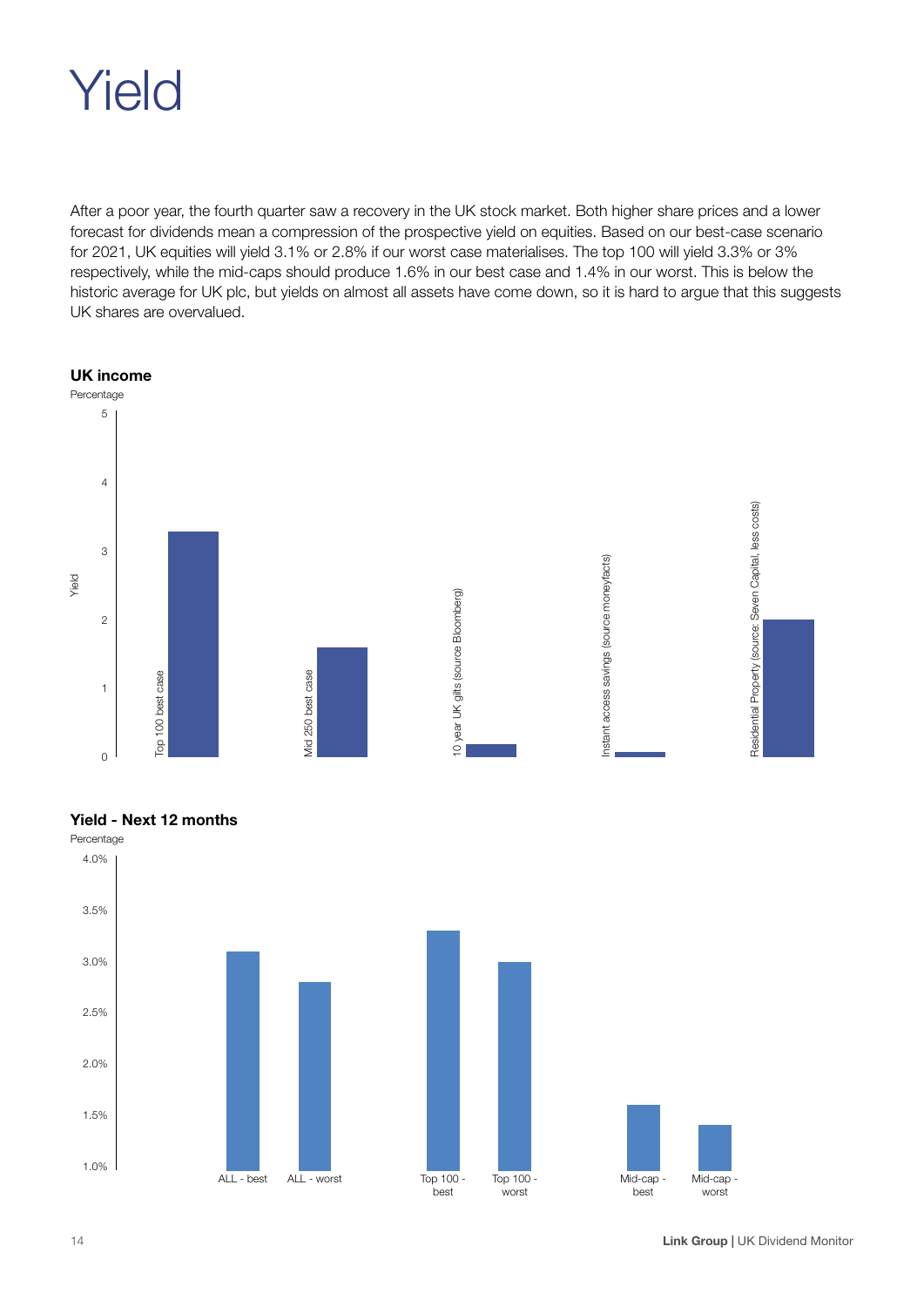## Outlook

The UK stock market had a tough 2020 even as some of its peers soared to record highs, though the vaccine approvals and bare bones deal with the EU caused a late surge. The Brexit saga certainly affected sentiment around the more domestically sensitive stocks, but the real reason the market lagged behind is because the UK lacks fast growing, large companies. Growth stocks have seen their share prices soar because zero-bound interest rates mean that future profits are worth more in today's money. With its large, mature multinationals, and with no large tech stocks, the UK market has been dominated for years by large, high yielding companies. Companies that grow only slowly do not experience the same uplift. What's more, the dividend cuts stripped away some of the income rationale for holding UK shares.

In our last report we noted that the worst was behind us, even though we still had more dividend cuts to endure in Q4 and Q1 before reaching the anniversary of the lockdown. There are reasons for optimism, but the resurgent pandemic has pushed back the reopening of the economy even further, especially in the UK. We still believe the worst is past, but a new lockdown means our expectations for 2021 are significantly more subdued.

The biggest upside will come from the banks. They will only partially restore their dividends, but it matters more how quickly they do so, rather than exactly how much they pay. A good result would be to see them return at half the 2019 level, though our best case assumes more and our worst less. Mining companies are likely to make a bigger contribution too.

Although oil dividends have now been reset to a healthier base from which they can grow in future, they will still hold back UK dividends in 2021. The full impact of oil-dividend reductions did not come until Q3 2020, so oil payouts will be as much as £3bn lower in 2021 than they were in 2020, even allowing for some increase from the current level. They will also prevent UK plc dividends from quickly recovering to pre-pandemic levels as it will take several years for the rest of the market to make up for the £11bn gap left by lower oil dividends.

In our last report, we pencilled in a best case 15% increase for UK dividends in 2021 and a worst-case 6%. With renewed lockdown we now think this is unachievable. Our revised best-case sees an increase of 8.1% on an underlying basis, yielding dividends of £66.0bn. Special dividends could take this to a headline £68.1bn, an increase of 10.0%. But in a worst-case scenario, payouts could fall again in 2021, dropping 0.6% to £60.7bn on an underlying basis, or £61.5bn including special dividends.

The human cost of the coronavirus pandemic is clearly appalling and eclipses economic considerations. The social and economic scars will be deep. We think it is highly unlikely dividends can regain their previous highs until 2025 at the earliest, and potentially even a year or two after that. We'll keep you posted.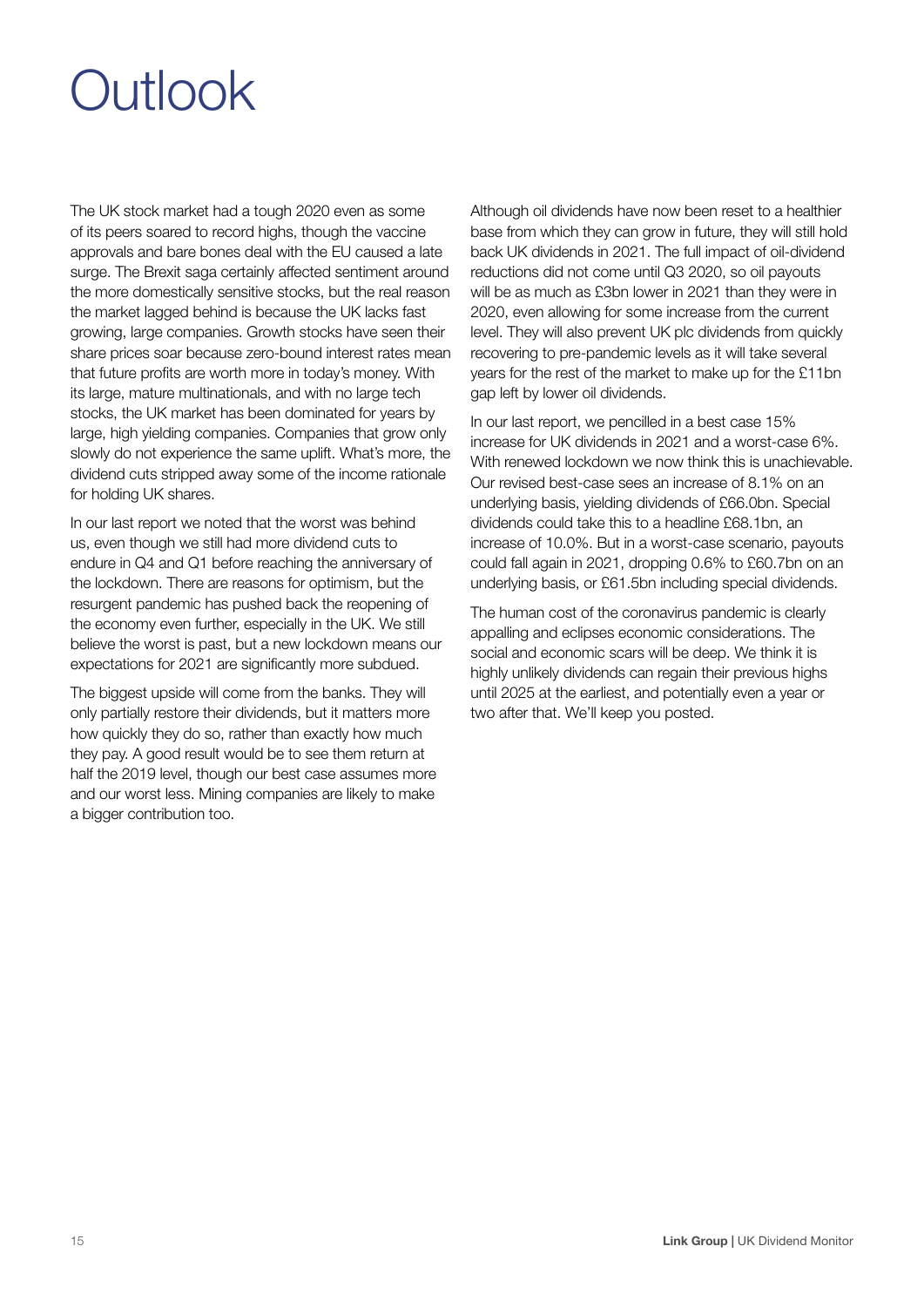### Outlook (continued)



UK dividends (full-year basis)

The pandemic has increased in severity which will limit the dividend recovery in 2021. Our best case sees an increase of 10.0% to £68.1bn. Our worst case sees dividends fall again this year.

 $16 \times 16 \times 16$  Monitoring Monitoring Monitoring Monitoring Monitoring Monitoring Monitoring Monitoring Monitoring Monitoring Monitoring Monitoring Monitoring Monitoring Monitoring Monitoring Monitoring Monitoring Monitori